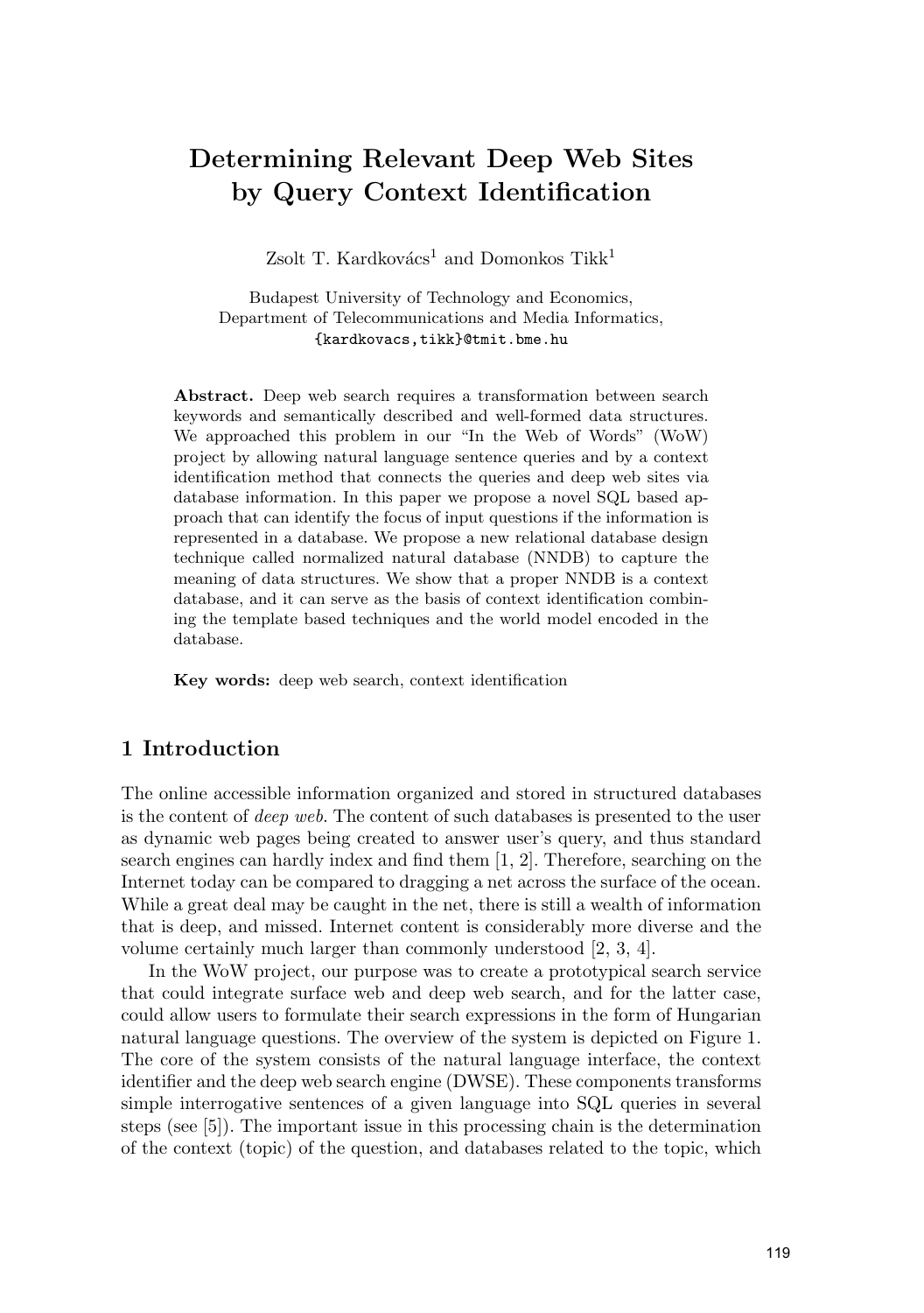is the topic of this paper. At the end of the search the user is directed the answer pages provided by the deep web sites.



**Fig. 1.** The complete overview of the WoW system

The deep web search facility of WoW is restricted to the database content of contracted partners available online, i.e. no automatic exploration of deep web sites is performed. Therefore throughout the paper, we assume that schema information of deep web site are available.

The deep web search model of WoW is language independent, however its implementation for a specific application requires natural language processing (NLP) tools. In our experiments we implemented the model of WoW for Hungarian, but it can be easily adopted for other languages having the necessary NLP tools available. We have reported on this issue for Hungarian in our previous works [6, 7].

In this paper, we primarily focus on the context identification and the deep web search engine architecture, and particularly we present some important improvements made to these components of the original model in the WoW system [5]. For context identification, we propose a relational theory based mathematical foundation and we outline its implementation. Using this new approach, we can substitute the formerly used intermediate languages (ER-models, ontologies, or language  $Q_2$  [5]) with standard SQL expressions. This change simplifies the model by omitting the transformation from the intermediate languages to SQL, which was formerly performed by the DWSE component. In order to make this change, we also exploit NLP tools (such as morphological and syntactic parsers, named entity recognizers) and natural language interfaces to databases.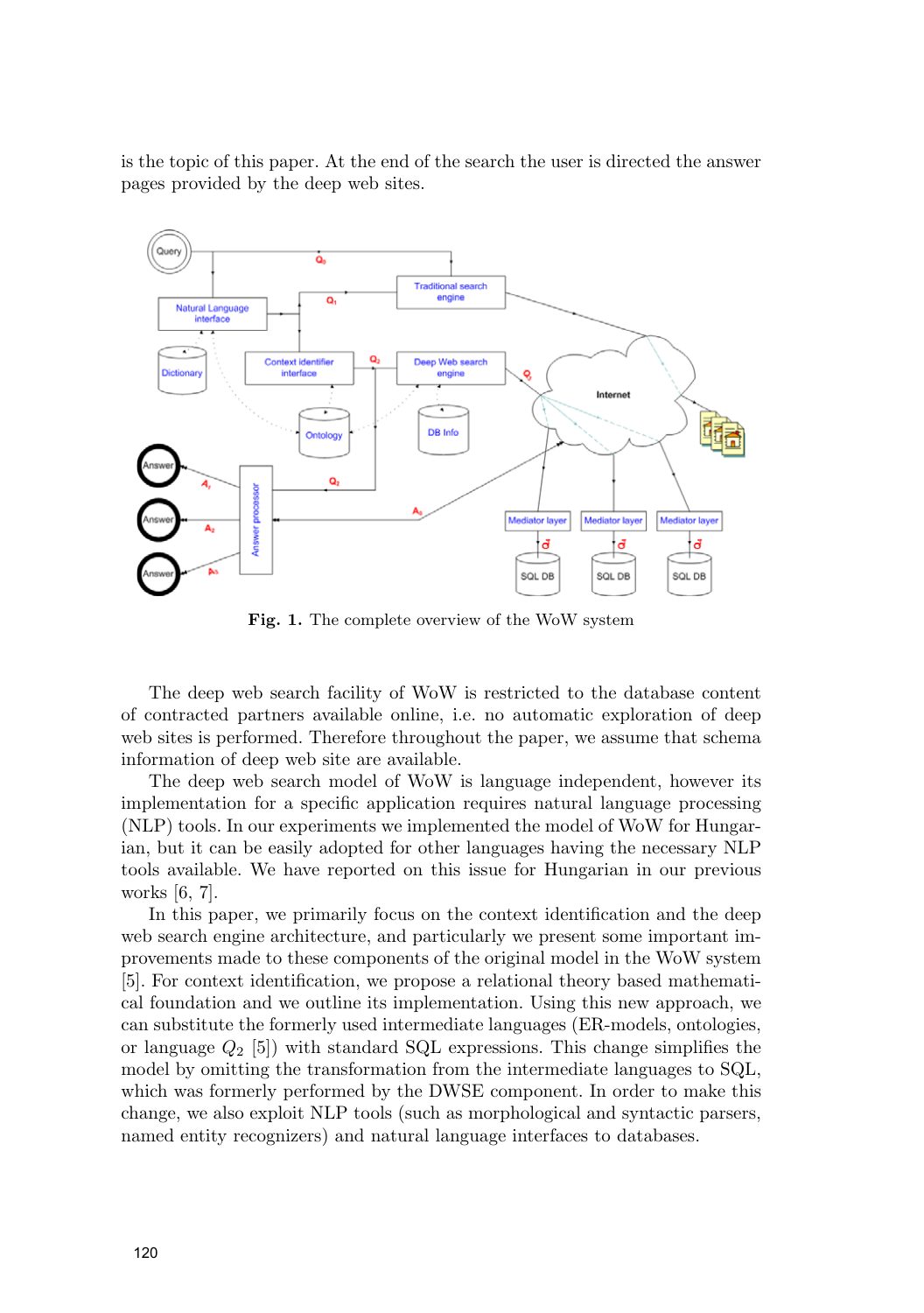In our proposed framework, the operation of DWSE exclusively relies on the result of context identification. Indeed, if there is available (meta)information on the data that is stored at the deep web site, and the internal representation language is SQL, then the DWSE engine can select the deep web sites relevant in answering the user query by determining the attributes and schemas appearing in the transformed SQL form of the query.

The paper is organized as follows. We briefly review related works on database theory and deep web search in Section 2. Section 3 introduces the most important concept of relational theory used in this article. Section 4 defines the new normalized natural database (NNDB) structure that stores language processing related information. In Section 5, we present a context identification algorithm based on NNDB. Section 6 discussed the role of DWSE in our framework, and Section 7 gives a few illustrative examples on context identification, and briefly presents some test results.

#### **2 Related works**

This paper concerns two different though partly connected research areas for which we summarize the literature separately.

Deep web search have been received attention from the late 90's [4, 3], but the first works only intended to characterize the scale of deep web from various aspects. As shown recently in [2], traditional crawl-and-index techniques may not be appropriate to provide a good coverage over the information content of the hidden and dynamic deep web site. In contrast to our cooperative model, another direction in discover the deep web is called the discover-and-forward access model. In this model, search engine having already discovered *query interface* of databases of the web would forward users automatically to the appropriate database to submit or refine the query. There are a few projects, such as Meta-Querier [8] and WISE-Integrator [9] which exploring this particular research direction. We remark that this solution also requires context identification to select the relevant databases for the user query. Our concept provide smaller coverage since it requires active cooperation from the deep web sites but ensures higher quality at answering, which can draw the attention of deep web sites in longer term. Another alterative method for the integration of deep web sites is highly accurate semantic matches between the attributes of the source query interfaces. However, due to the pervasive lack of data present at the query interface the matching accuracy is often questionable. WebIQ [10] solves this problem by discovering instances for interface attributes from the surface and deep web.

Traditional database management systems fail to capture the intentional semantics between data structure elements. In order to overcome this deficiency which is a motivation of our semantic database approach—Sagiv's [11] and Honeyman's [12] works introduced the notion of intentional database in the early 80's which aimed at capturing the meaning of the represented relations in the database. Their path was followed by Chan end Mendelson [13] on the concept of separable databases. Their works intend to determine conditions on the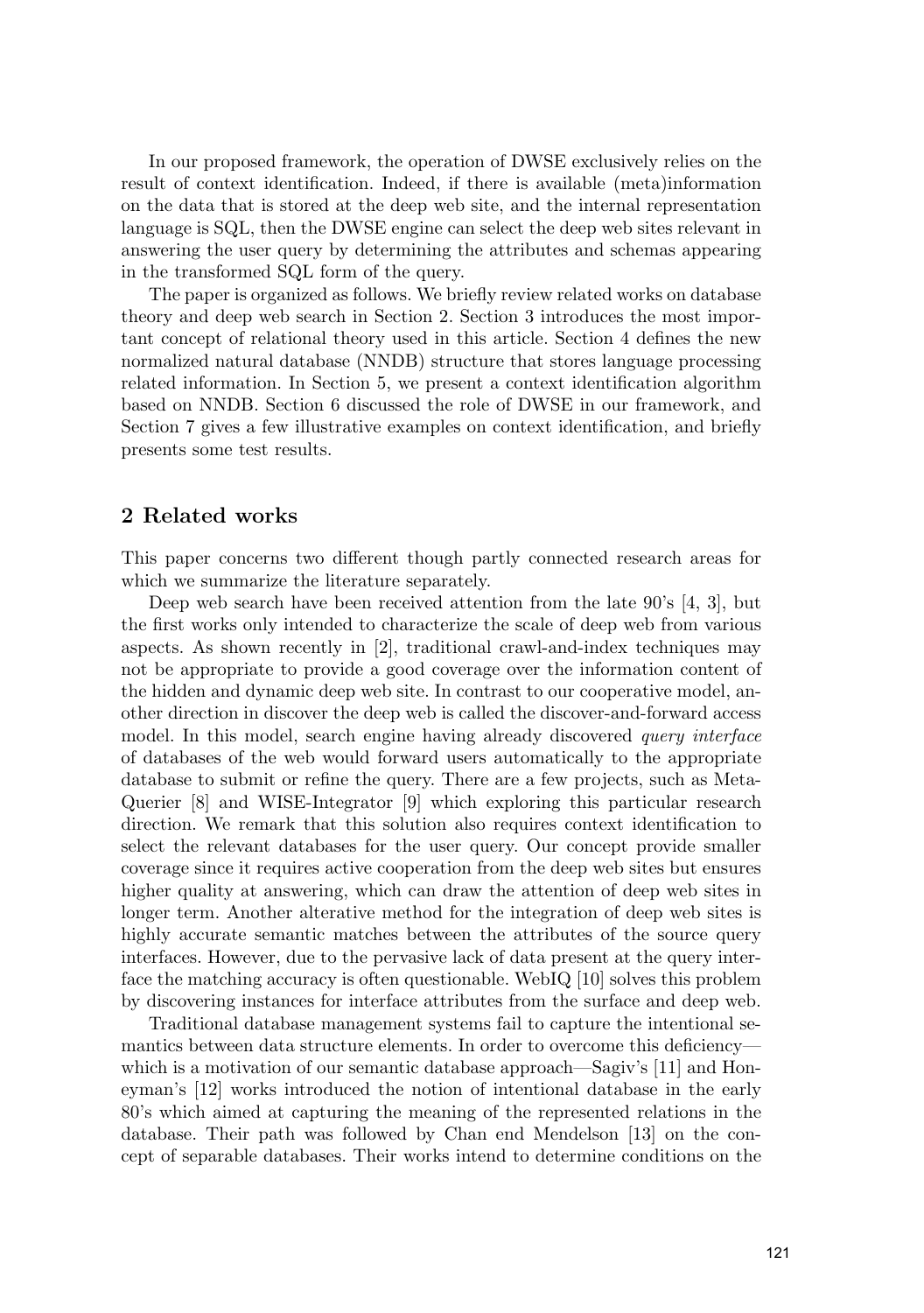separability of schema structure of the database which enables that the modification of a particular relation does not affect other relations, and also eases the introduction of new schemas end relations into the database.

## **3 Preliminaries**

Throughout the paper, we focus on relational databases and relational theory, although our results can be easily adopted to other well-known data models as well. We use the traditional conventions, terms and notations of relational data model theory.

- $r$  denotes a relation; t denotes an element of a relation (aka n-tuple or record)  $t; R, S, T$  denote schemas; and  $A, B, C$  denote attributes.
- Capitals from the end of the alphabet (like  $X, Y, Z$ ) denote attribute sets.
- The expression  $r(R)$  denotes a relation on schema R.
- The expression  $t[X]$  denotes the value of a record over the attribute set X.
- $-t \in r$  means the record t is the element of relation r. A ∈ R means that attribute  $A$  is an element of schema  $R$ . For simplicity, schemas are considered to be attribute sets.
- $-X \to Y$  denotes a *functional dependency* defined on the schema  $X \cup Y \subseteq R$ . The functional dependency is true iff all records  $t_1, t_2$  of any relation  $r(R)$  over the schema R satisfy:  $t_1[X] = t_2[X] \Rightarrow t_1[Y] = t_2[Y]$ . If  $X \subseteq R$  and  $X \to R$  hold then X is a superkey. If additionally there exist no  $X' \subset X$  for which  $X' \to R$ is true then X is the key of schema R. The set of functional dependencies is denoted by **F**.
- The closure of an attribute set  $X$  over a dependency set  $\mathbf{F}$  is defined as the maximal set having the property  $X^+(\mathbf{F}) = \{A | \mathbf{F} \models X \to A\}.$
- The closure of dependency set  $\bf{F}$  is defined as the maximal set of elements  $\mathbf{F}^+ = \{X \to Y | \mathbf{F} \models X \to Y\}.$  The dependency set **F** is a *coverage*, if there exists no such dependency  $X \to Y$  that satisfies
	- 1.  $(\mathbf{F} \setminus \{X \to Y\})^+ = \mathbf{F}^+;$
	- 2.  $\overrightarrow{A}X' \subset X$ , for which  $\mathbf{F} \models X' \to Y$ ;
	- 3. Y consists of a single attribute.
- Let  $X \rightarrow Y$  denote the *inclusion dependency*, which is true iff the domain of X and the domain of Y are identical, and for all relations  $r_1, r_2$  over schemas  $R_1$ and  $R_2$ , where  $X \subseteq R_1, Y \subseteq R_2$  satisfy:  $r_1(X) \subseteq r_2(Y)$ . The set of inclusion dependency is denoted with **I**.
- Let the relational database be denoted with  $\mathcal{DB} = \langle \mathbf{R}, \mathbf{r}, \Sigma \rangle$ , where **R** is the finite set of schemas in the database, **r** is the finite set of relations over  $\mathbb{R}^1$ , and  $\Sigma = \mathbf{F} \cup \mathbf{I}$  is the finite set of (functional and inclusion) dependencies of the schemas of the database.
- We say that a database  $\mathcal{DB}$  complies a dependency set  $\Sigma$ , denoted by  $\mathcal{DB} \models \Sigma$ , if  $∀r ∈ **r** r |= ∑$  is fulfilled.

<sup>1</sup> Obviously, there is exactly one relation over a given schema.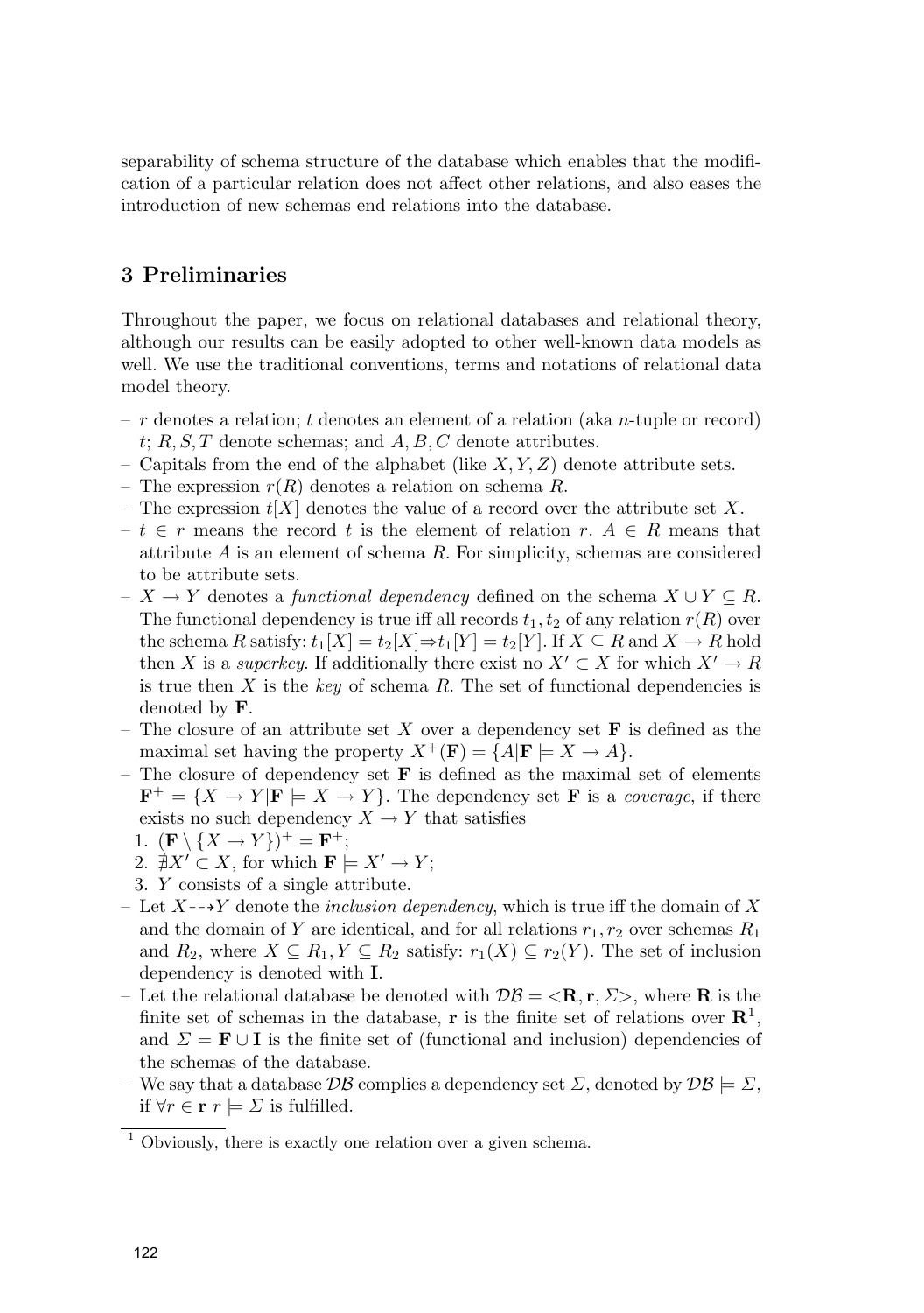Relational databases do not specify how to define sensible operations between relations. As a consequence, one can join two relations if data are in appropriate formats along any two attributes. For example, one can join tables about cities and books on attributes population and title, respectively. Therefore database management systems can not determine the intentional semantics between elements of the data structure. In order to capture the notion "self-descriptiveness" we introduce a new concept called semantic database.

**Definition 1 (Semantic databases).** Let  $\mathcal{DB} = \langle \mathbf{R}, \mathbf{r}, \Sigma \rangle$  be a semantic database if for any attributes and schemas of  $\mathcal{DB}$ , the following conditions hold regarding a reference function  $\lambda : \mathbf{A} \to \mathbf{A}$  ( $\mathbf{A}$  is the set of all attributes), and a  $\text{binary}$  (is-a) relation  $\Xi : \mathbf{R} \times \mathbf{R}$ :

- 1. for any  $S \in \mathbf{R}$  schema with key  $A$ ,  $\lambda(A) = A$ ,
- 2. for any attribute A there is a schema  $S \in \mathbf{R}$  and a simple key  $B \to S$  such that  $\lambda(A) = B$ ,
- 3.  $\Sigma \models A \rightarrow \lambda(A)$  holds for any attribute A,
- 4.  $E(R, S)$  is true for any  $R, S \in \mathbf{R}$  schemas if and only if  $\Sigma \models X \rightarrow Y$  for some appropriate  $X \to R, Y \to S$  attribute sets.

For example:  $\lambda$ (wife) = name,  $\lambda$ (name) = name, and  $\Xi$ (actor, person). The definition extends the traditional relational database model by the reference function and an is-a relation in order to represent which attributes and schemas are related, and how.

**Definition 2 (Valid relationship).** Let  $X \subseteq R_i, Y \subseteq R_j$  be two attribute sets of the not necessarily distinct schemas  $R_i, R_j \in \mathbf{R}$  in a database  $\mathcal{DB} =$  $\langle R, \mathbf{r}, \Sigma \rangle$ . A valid relationship between X and Y exists if  $\Sigma \models \{X \rightarrow Y, Y \rightarrow Y\}$  $R_i$ , and is denoted by  $\varepsilon(X, Y)$ .

**Proposition 1.**  $\varepsilon(A, \lambda(A))$  for any attribute A of the semantic database  $\mathcal{DB}$  =  $\langle \mathbf{R}, \mathbf{r}, \Sigma, \lambda, \Xi \rangle$ .

**Proposition 2.** Let  $\mathcal{DB} = \langle \mathbf{R}, \mathbf{r}, \Sigma, \lambda, \Xi \rangle$  be a semantic database. If X, Y are keys of schemas  $R, S \in \mathbf{R}$  respectively that make the relation  $\Xi(R, S)$  valid, then  $\Xi(R, S) \Rightarrow \varepsilon(X, Y)$ .

#### **4 Normalized Natural Databases**

According to the traditional database design concept, schemas are partitioned until a normal form is reached to keep them clear of redundancy. It must be noted that the model being designed depicts a closed system from a well-defined perspective. In such cases a schema may still contain many attributes, which makes further decomposition necessary if a new view appears. Thus to provide portability the number of attributes must be minimized in order to avoid further decomposition.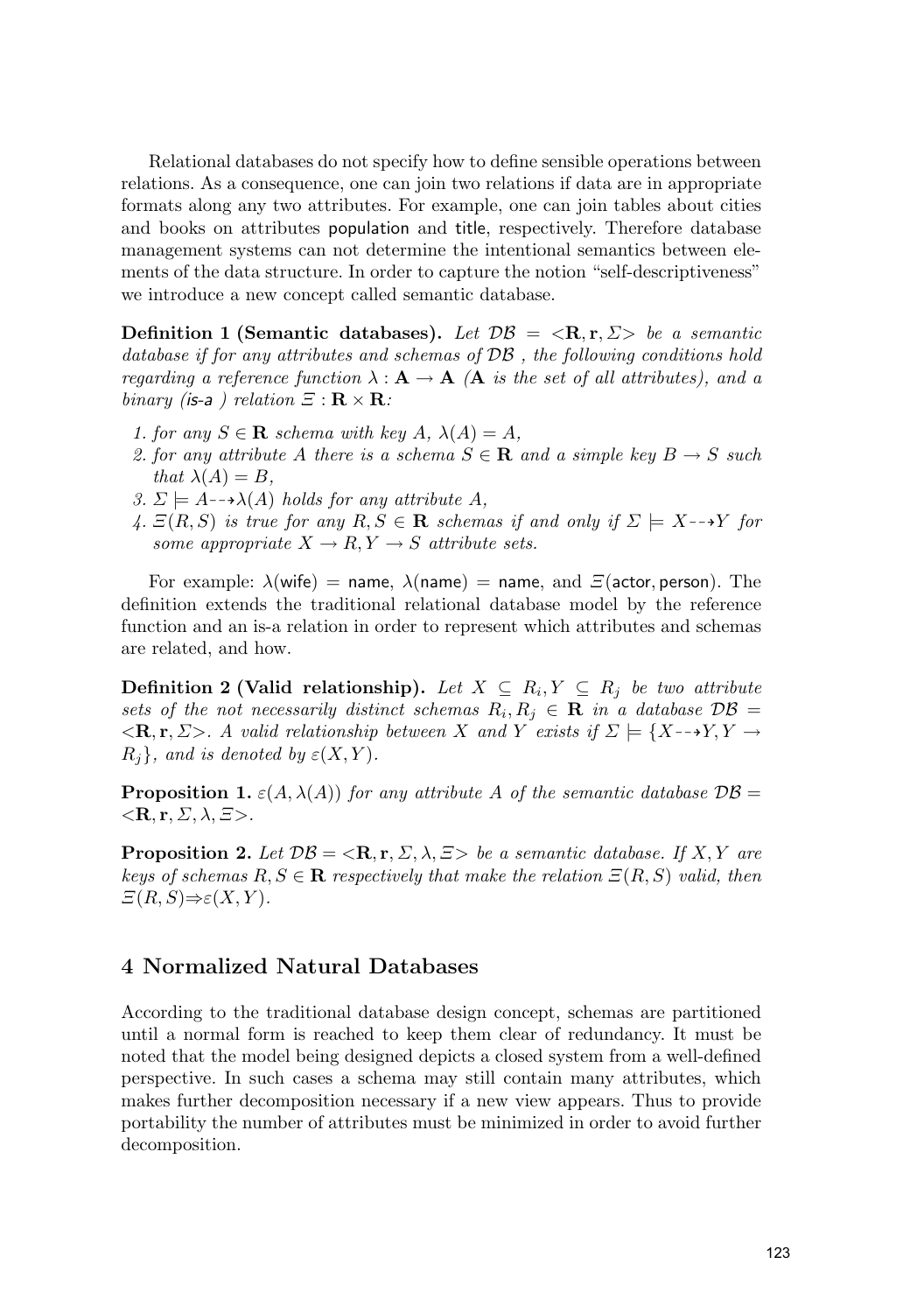Naturally, for an arbitrary decomposition a schema must contain one attribute as something must identify the entities in the relation. It is easy to show that some specific attributes without the key property may have to remain in the schema too. For example, a name used in a natural language to identify an object in the world is inseparable from the object, though it is not a key, because different objects may have the same name. Let us call such an attribute natural key introduced by [14, 15]. The natural key of a schema S is denoted by  $\kappa(S)$ .

In other words, values of natural keys are the (compound) nouns or noun phrases in sentences, which are exact, unambiguous identifiers of an entity of the real world in the given language and context. For example,  $\kappa$ (book) = title, or  $\kappa$ (person) = family\_name, but  $\kappa$ (Book)  $\neq$  author, though author is an attribute of the book schema.

**Definition 3 ([15]).** A semantic database is called natural, if any of the following conditions are fulfilled:

- 1. If the reference function of the database is  $\lambda$ , then  $\lambda(A)$  is a natural key for all attributes A.
- 2. If  $\varepsilon(A, B)$  is true for some attributes A, B of the database, then B is a natural key.
- 3. Each key is a natural key.

**Proposition 3.** The three statements in the Definition 3 are equivalent.

*Proof.* 1  $\Leftrightarrow$  3: According to definition 1,  $\lambda(A)$  is always a key. From statement  $1 \lambda(A)$  is a natural key also which implies 3. Conversely, because of statement 3, each key is a natural key, which also holds for  $\lambda(A)$ , thus implying 1.

 $2 \Leftrightarrow 3$ : According to the definition of  $\varepsilon(A, B)$ , B is always a key. Therefore statement 2 implies 3, since  $B$  is a natural key. Conversely, the natural key property holds for key B in  $\varepsilon(A, B)$  from statement 3, because B is a key in  $\varepsilon(A, B)$ .

**Definition 4 (Normalized natural database).** A natural database  $DB =$  $\langle R, \mathbf{r}, \mathbf{F} \cup \mathbf{I}, \lambda, \Sigma \rangle$  is normalized (abbreviated by NNDB) if the following statements hold (here  $S, R \in \mathbf{R}$ ):

- 1. Any attribute name appears in a single schema.
- 2. Any R schema with a natural key contains only one element. Such schemas are called primary schemas.
- 3. Any R schema without natural keys contains at least two elements, and for all attributes  $A \in R$  there is an  $S \neq R$  schema such that  $\lambda(A) = \kappa(S)$ . Here R is termed a secondary schema.
- 4. For any two different R, S schemas  $R \cap S = \emptyset$ .
- 5. There are no distinct secondary R, S schemas such that  $R^+(\mathbf{F}) \supseteq S$ .
- 6. For any R secondary schema there are either no valid non-trivial dependencies on it or there is an embedded dependency  $\mathbf{F} \models X \rightarrow A$  defined on it such that  $\mathbf{F} \models X \to R$ , and  $\sharp X' : X' \subset X$  for which  $\mathbf{F} \models X' \to A$  holds.
- 7. For any inclusion dependency  $X \rightarrow Y$ , Y is a natural key.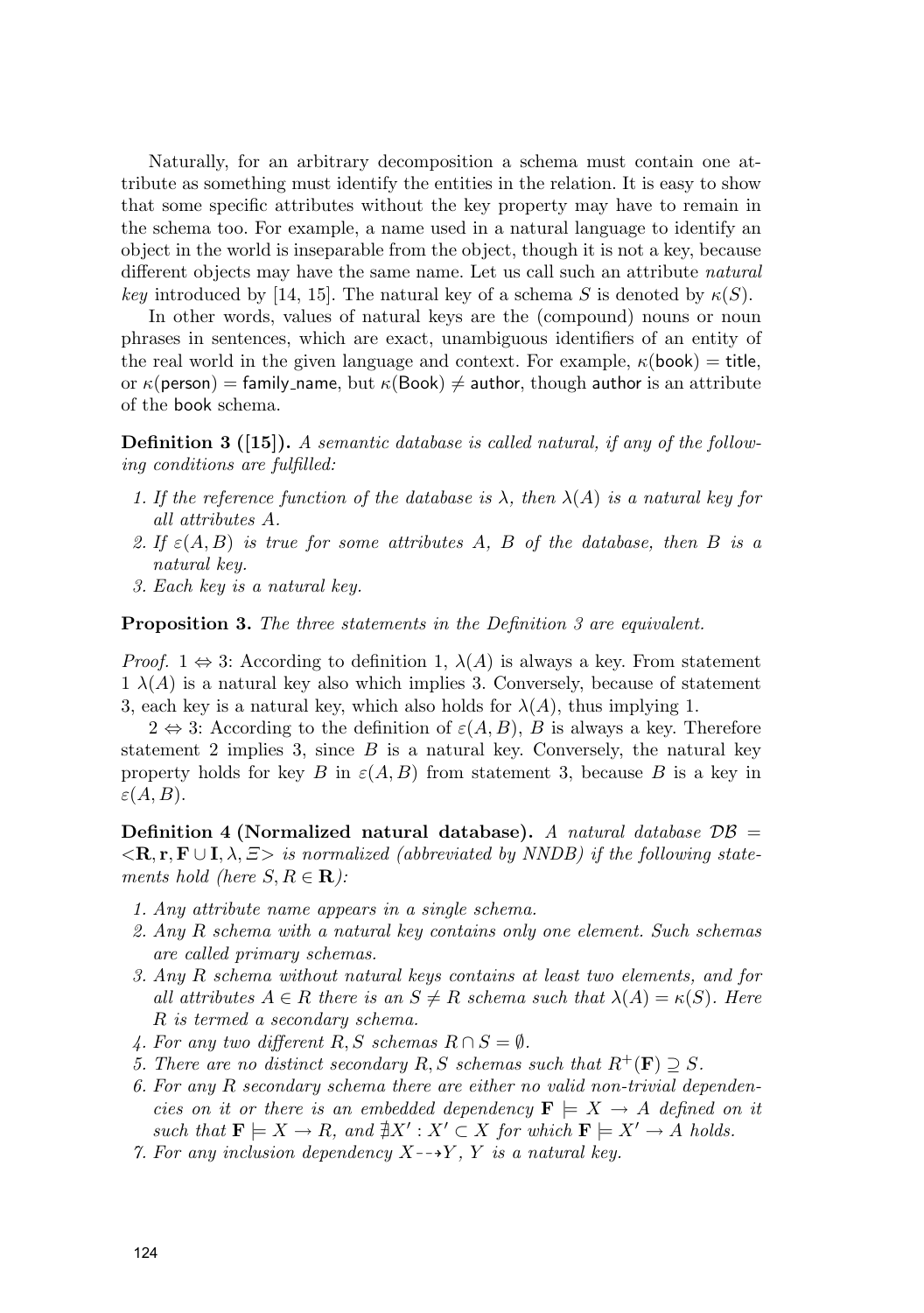**Proposition 4.** Let  $\mathcal{DB} = \langle \mathbf{R}, \mathbf{r}, \mathbf{F} \cup \mathbf{I}, \lambda, \exists \rangle$  be a NNDB. The function  $\lambda$ implies an equivalence relation on attributes of DB in the following way: the equivalence class of attribute A consists of those attributes  $A_i$  for which  $\lambda(A_i)$  =  $\lambda(A)$ . We denote by ||A|| the equivalence class of the attribute A.

Due to the lack of space we omit the proof here (see [16]).

#### **5 Context Identification in NNDBs**

All primary schemas have a single attribute: a natural key, and named entities are its instances. For all other attributes, only references must be stored, i.e. references to the attributes they are referring to in a role. A pragmatic property of NNDBs is that they can be easily described by a few metaschemas. That is, NNDBs are extensible and portable to various topic areas. Hence, the context identification procedure is very similar to the idea first proposed in [17]. However, the proposed implementation uses purely relational semantics, it can be decomposed by any database schemas, therefore there is no need for re-engineering techniques. The proposed implementation also solves the identification of the question focus.

The search model of WoW uses NLP tools, namely morphological and syntactic parsers, and named entity recognizer. In our implementation for Hungarian queries we used the morphological parser Hunmorph [18], and our own syntactic parser [6] and named entity recognizer [7].

The context identification algorithm (or the disambiguation) based on a relational NNDB (see Figure 2) is composed of the following steps:

- Determine entities and phrase structures in the interrogative sentence of the natural language. Use a state-of-the-art named entity recognizer to determine with high accuracy the idiomatic expressions, names, labels (i.e. dates, currencies, etc.)—commonly referred to as entities—,and a syntactic parser to obtain the beginnings and endings of the phrases.
- Map the identified entities into NNDB elements using the Dictionary and KnowledgeBase. The mapping is essential for handling multilingual issues and synonymity. Naturally, a single entity in the real world may have more than one name, e.g. the Virgin of Orleans, Joan of Arc, Jeanne d'Arc, Joan the Saint refer to the very same person. The NNDB itself does not deal with this kind of ambiguity. For handling multilingual naming, synonymity, and other naming conventions a dictionary layer is necessary on top of the NNDB, which provides the real mapping between entities in questions and elements of the NNDB. Entities are mapped into primary schemas, attributes, and attribute values of natural keys [15].

However, elements of NNDBs can still be ambiguous in the sense that the different entities may share the same representation forms. For example, the name Charles de Gaulle could stand for a historical personage, a name of street, an airport, a railway station, a national research project, and so on.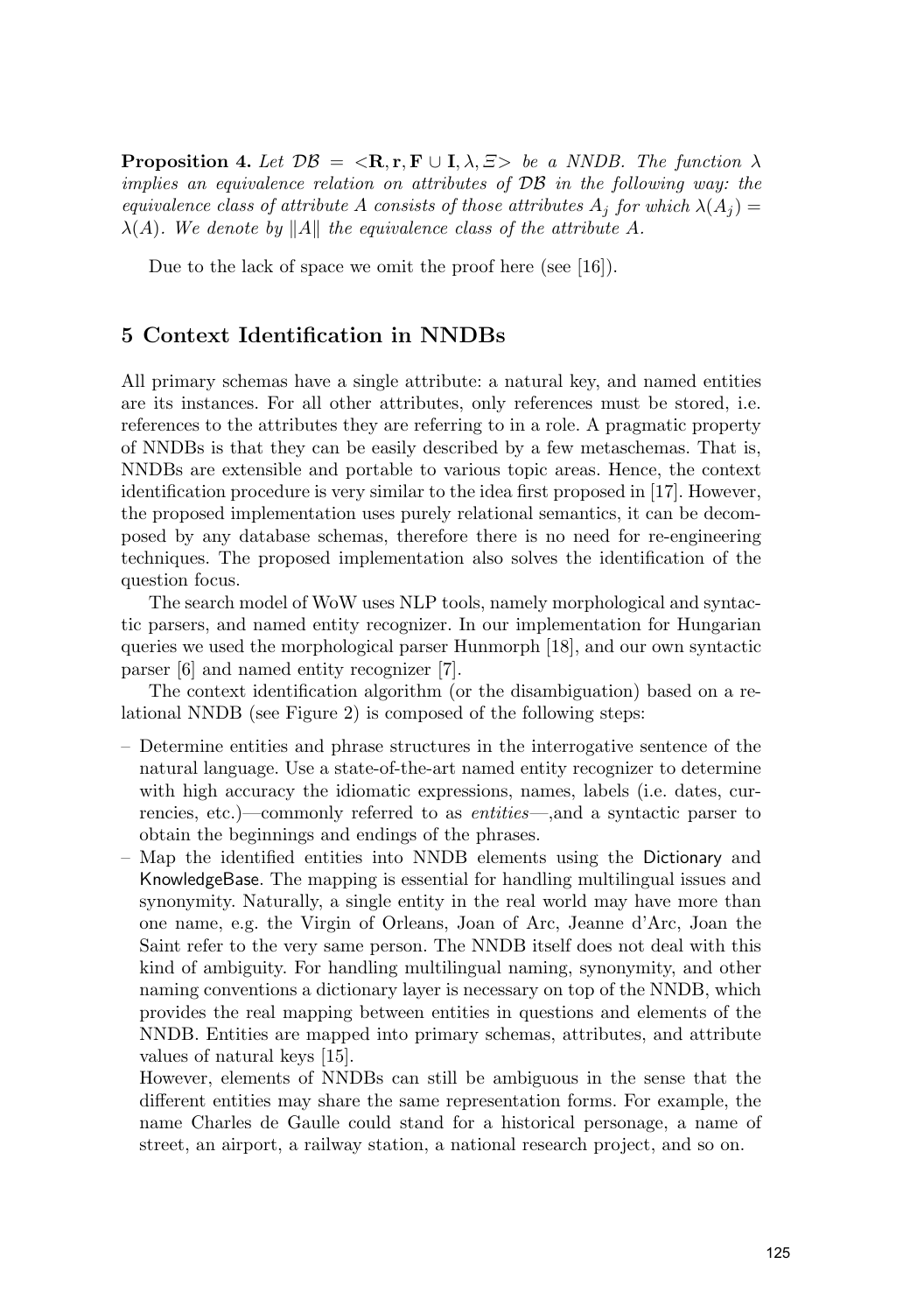

**Fig. 2.** NNDB example database (IDEF1X notation).

- Identify noun phrases in sentences using a state-of-the-art syntactic parser. Noun phrases describe a possibly non-empty set of entities that the question is all about. In other words, noun phrases contain the key data that identify the context of the sentence.
- Let  $t_1, t_2, \ldots t_n$  be the representations of noun phrase heads in a  $\mathcal{DB}$  =  $\langle \mathbf{R}, \mathbf{r}, \mathbf{F} \cup \mathbf{I}, \lambda, \Xi \rangle$ . If noun phrase heads are all described by  $\mathcal{DB}$  then find the common schema which connects all possible meanings of noun phrase heads. In order to do that, one must distinguish among three different cases depending on whether the noun phrase head  $t_i$  is a schema, an attribute or an attribute value in  $\mathcal{DB}$ :

$$
\gamma(t_i) = \begin{cases}\n\|\kappa(t_i)\| & \text{if } t_i \text{ is a schema} \\
\|t_i\| & \text{if } t_i \text{ is an attribute} \\
\{\|t_j\| | t_i \in \text{DOM}(t_j)\} & \text{if } t_i \text{ is a value.} \n\end{cases}
$$

The common schema which connects all noun phrase heads is

$$
\Gamma = \bigcap_{i=1}^{n} \gamma(t_i).
$$

Note that ambiguities are partially eliminated, therefore meaningless expressions result in an empty set. On the other hand, the disambiguation is not fully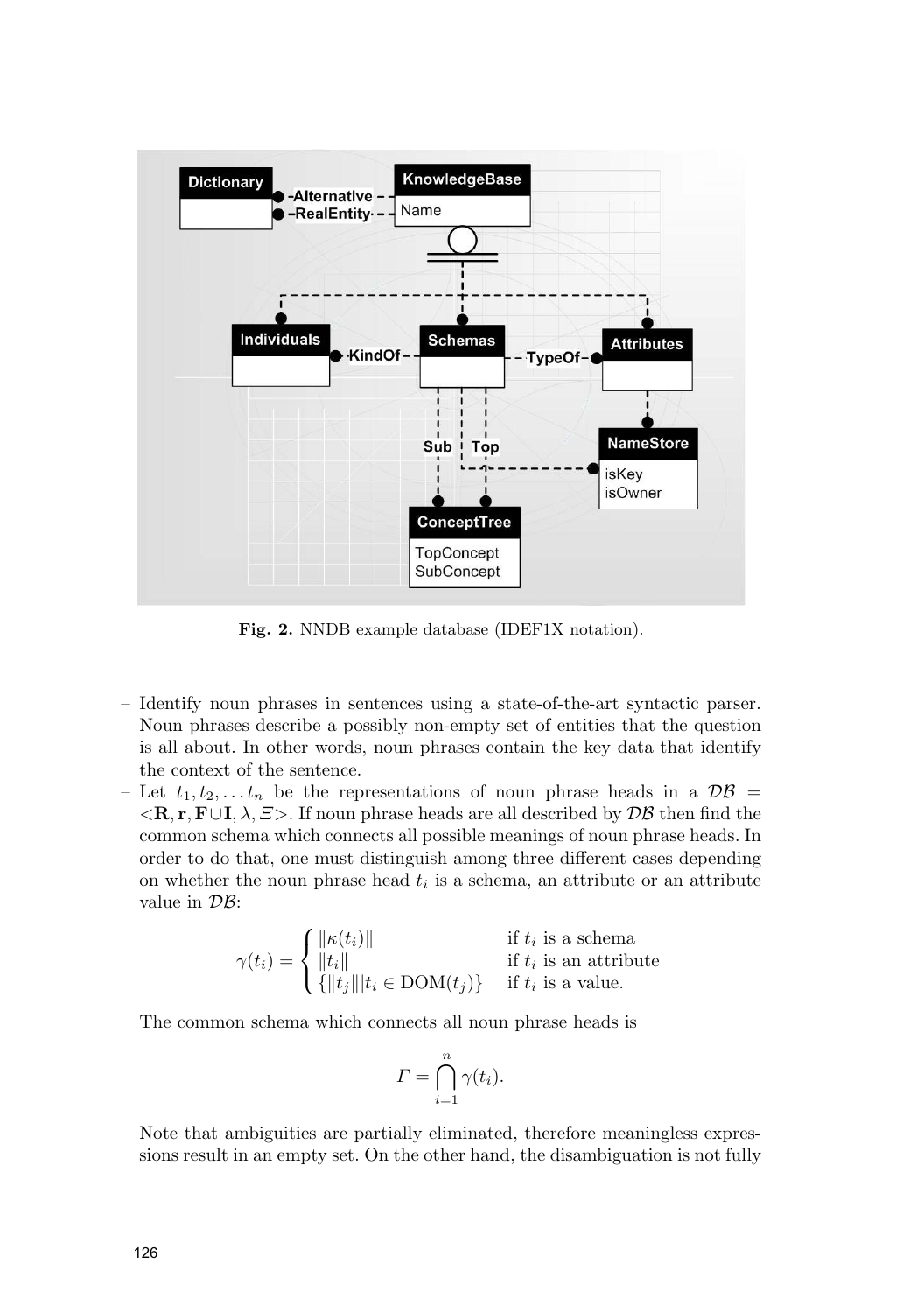done at this point since alternatives with common schemas are still present after this step. Two typical cases are interrogative sentences that contain a single noun phrase, and sentences that are ambiguously stated by the user. In either case, common schemas are all returned to the user as alternatives for topic restriction.

If noun phrase heads are not represented in databases, the algorithm terminates with an error. Unfortunately, information on purposes, usage, causes, accidental events, experiments, are typically can not be represented and therefore not stored in databases. Moreover, the outlined method is unable to properly resolve cultural idioms (e.g. The Voice as Frank Sinatra), common sense expressions (e.g. Washington as U.S. government), symbolic, associative expressions (e.g. Mecca of movies), etc.

- Noun phrases identify contexts not by naming a common schema but by naming the focus of the question. The information needs of a user executing a search can be represented by a triplet: the question tag, the head of the verb phrase, and by the head of the first noun phrase after the question tag or the verb phrase excluding pronouns if the former is missing. This observation led us to apply a template based focus identification algorithm, i.e., template triplets determine a set of schemas  $\Delta$ .
- The context of question is  $\Gamma \cap \Delta$ .

What about ambiguities in NNDBs? Natural language ambiguities can be resolved only by context similar to the way they are resolved in natural conversations. If  $\Gamma \cap \Delta$  contains more than a single schema then user is prompted to choose between these options.

### **6 Deep Web Search Engine in Work**

Once the context is identified, one needs to find the databases that may contain information about the input question. It is easy to see that deep web sites might have a correct answer for the input question if and only if all their schemas and attributes can be mapped into the NNDB. Unfortunately, such a mapping is not easy to find algorithmically, hence schema and attribute names, and their semantics might differ from the ones used in NNDBs. This is why WoW requires their partners to declare which schemas and attribute elements are present in their databases, and how they are stored. With these information mediator layers can make way for the proper transformation from NNDB queries to URLs, forms, or deep web database queries.

The role of DWSE is twofold. First, it serves to maintain information on all connected deep web sites by storing their metaschemas and data structures, and second, it determines by simple mathematical relations which deep web sites may be relevant to answer the user's question.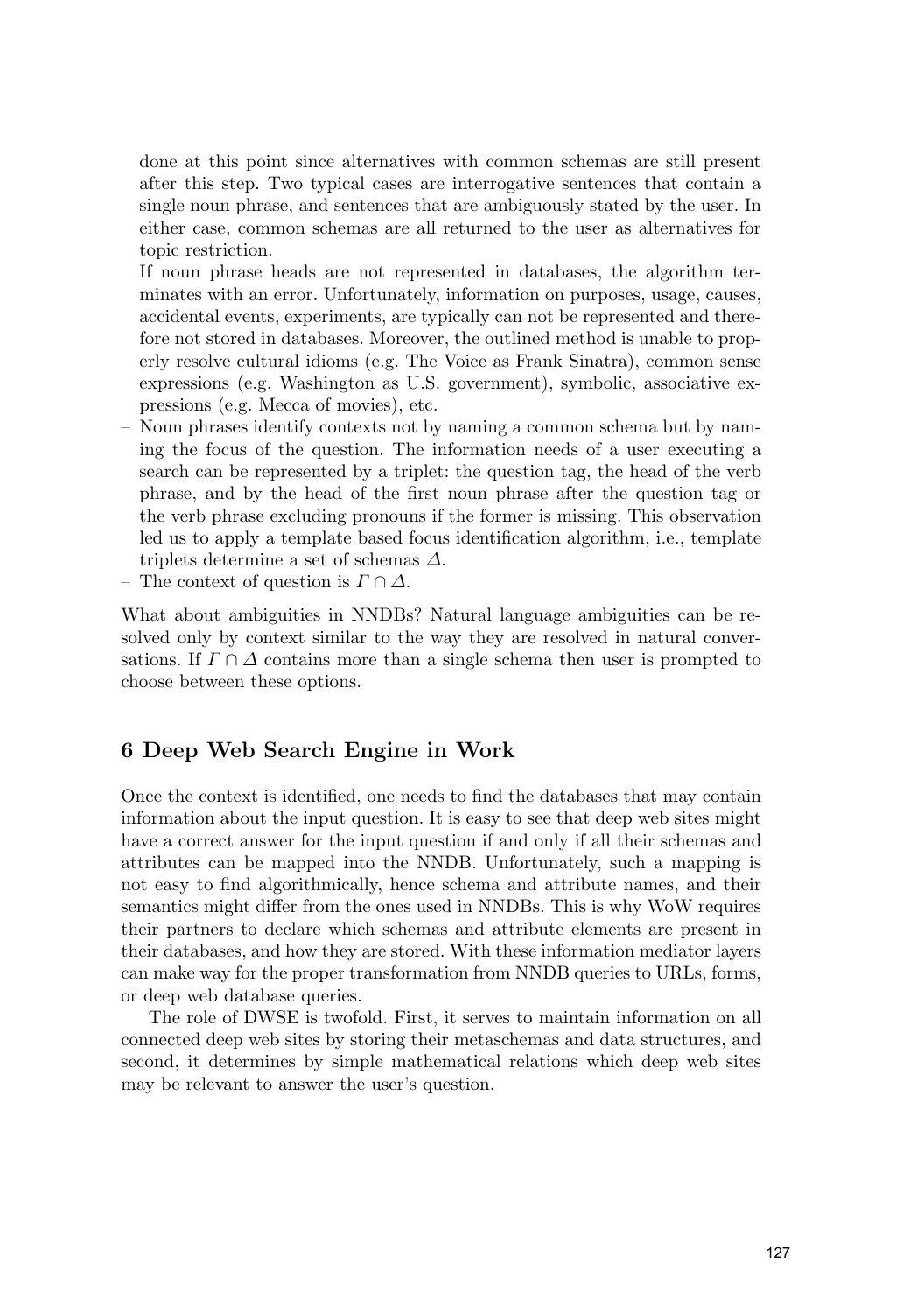### **7 An Illustrative Example**

One stores information on books, movies, locations, and cultural events. Let  $\mathcal{DB} = \langle \mathbf{R}, \mathbf{r}, \mathbf{F} \cup \mathbf{I}, \lambda, \Xi \rangle$  be defined in the following way:

- $\bf{R}$  = {movie, cinema, person, director, actor, location, datetime, shows, acts, directs, lives} where the first 7 schemas are primary schemas, and others are secondary ones.
- For primary schemas:  $\kappa$ (movie) = title,  $\kappa$ (cinema) = cname,  $\kappa$ (person) = pname,  $\kappa$ (actor) = aname,  $\kappa$ (director) = dname,  $\kappa$ (location) = place,  $\kappa$ (datetime) = date.
- For secondary schemas: shows  $= \{$  movie, datetime, location $\}$ , acts  $= \{$  amovie, aactor $\}$ , directs = {dmovie, ddirector}, lives = {person, address}.  $\lambda$ (amovie) =  $\lambda$ (dmovie) = title,  $\lambda$ (datetime) = date,  $\lambda$ (address) = place,  $\lambda$ (aactor) = aname,  $\lambda$ (director) = dname, and  $\lambda$ (person) = pname.
- $E$ (director, person),  $E$ (actor, person),  $E$ (cinema, location).
- There are no other dependencies.

In the following examples we skip both the named entity recognition and the NNDB mapping step for the sake of simplicity.

For the question "Where did Churchill live?" the context identification procedure finds the single phrase head Churchill. Churchill as a name could stand for either a person, a place or a movie, i.e.  $\Gamma = \mathbf{R}$ . We have a template for  $\langle$  where, live,...  $>$  where "..." means arbitrary first phrase head. The template maps this triplet into  $\Delta = \{$ location $\}$ , therefore the context of this sentence must be  $\Delta \cap \Gamma = \{$ location $\}$ . Based on these information, deep web algorithm transforms user question into the following SQL statement.

SELECT place FROM lives WHERE person = 'Winston Churchill'

For basic ideas on this transformation see [15, 16]. Due to lack of space, full details will be published in the near future.

The algorithm processes the question "In which movie did Quentin Tarantino play?" in the following way. It first identifies two simple noun phrases: movie and Quentin Tarantino. Since Quentin Tarantino is both a director and an actor  $\Gamma = \gamma$ (Quentin Tarantino)  $\cap \gamma$ (movie) = {acts, directs}. The focus identification process determines  $\Delta = \{\text{acts}\}$  using the template  $\langle$  which, play, movie $\rangle$ , that is, the result must be  $\Gamma \cap \Delta =$  acts. During the next phase, the next SQL statement is generated:

#### SELECT movie FROM acts WHERE aactor = 'Quentin Tarantino'.

When ambiguity has to be resolved, the system prompts the user to clarify the question "Where can I see Pulp Fiction?". The solution produced by the algorithm contains two possibilities: the user either asked about the cinema or the place where the movie will be shown. The algorithm does not prioritize, therefore the user interaction is unavoidable.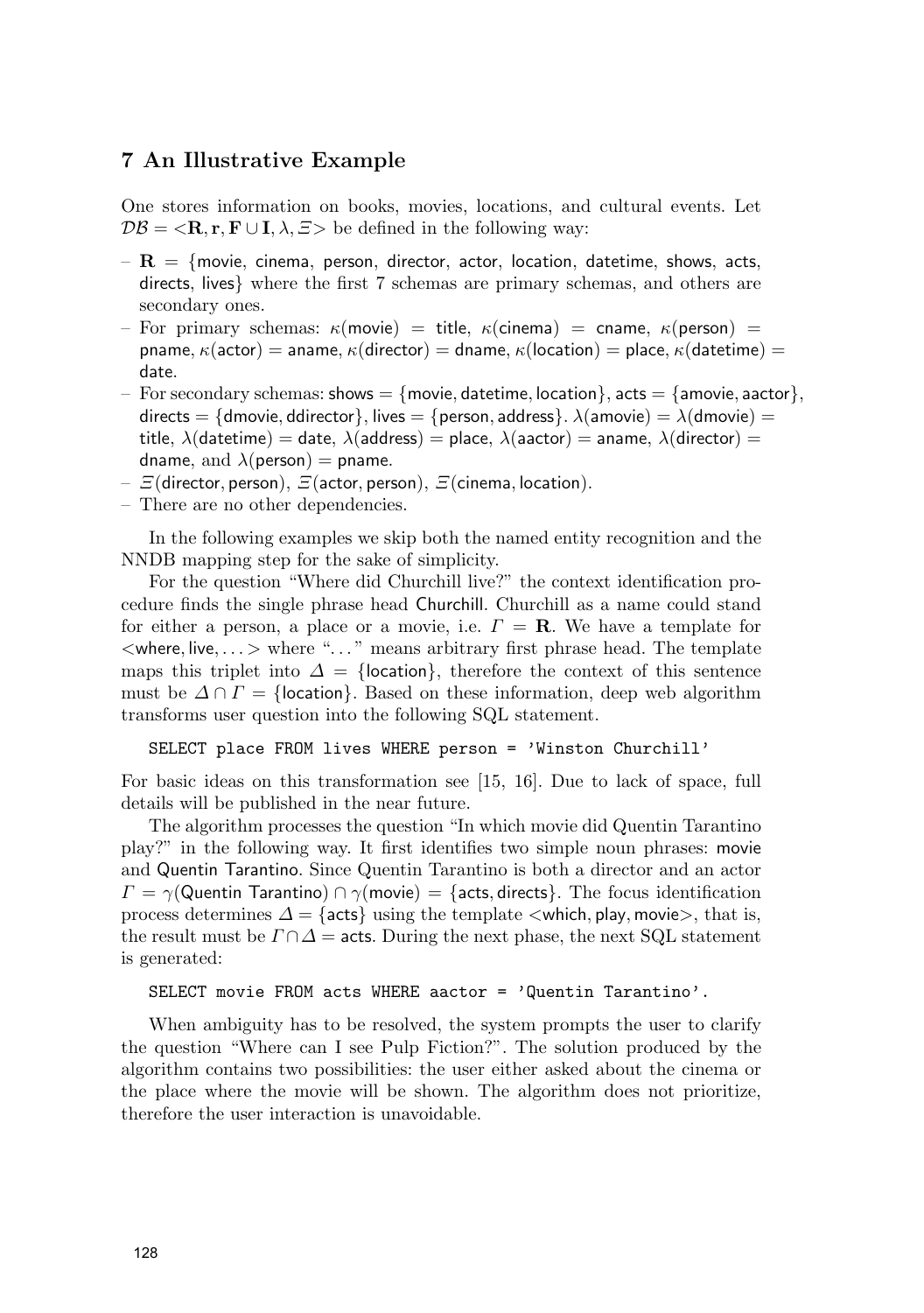In the current implementation our knowledge base contains 18000 terms (∼110 schemas, ∼230 attributes) on 23 topic areas, e.g. movies, books, restaurants, locations, cultural events, and related institutions, groups, people, etc (sources are port.hu, National Sz´ech´enyi Library, eszemiszom.hu). Our template database consists of cca. 1000 templates. We found that this approach has a 83% precision on a cca. 1000 sentence corpus extracted from Szeged Treebank [19], however, in most cases (cca. 72%) it finds the question to be incomplete. Obviously, this approach also has its limitations: it cannot retrieve information that does not fit into the database model (e.g. questions about reasons, causality, subjectivity). We excluded these types of questions from testing.

### **8 Concluding Remarks**

In this paper, we presented a new relational database design technique called NNDB. We pointed out that a proper NNDB is a context database, and it could serve as the basis of context identification combining the template based techniques and using the world model encoded in the database design. The database structure can be easily extracted from any relational database, and needs no re-engineering technique. Moreover, it has a well-formed mathematical background based on relational theory.

### **Acknowledgement**

Our work was sponsored by Mobile Innovation Center through the Asboth Oszk´ar Programme of the Hungarian State.

#### **References**

- 1. Winkler, H.: Suchmaschinen. Metamedien im Internet? In Becker, B., Paetau, M., eds.: Virtualisierung des Sozialen, Frankfurt/NY (1997) 185–202 (In German; English translation: http://www.uni-paderborn.de/~timwinkler/suchm\_e.html).
- 2. He, B., Patel, M., Zhang, Z., Chang, K.: Accessing the Deep Web: A Survey. Communications of the ACM **50** (2007) 94–101
- 3. Bergman, M.K.: The deep web: surfacing hidden value. Journal of Electronic Publishing **7** (2001) http://www.press.umich.edu/jep/07-01/bergman.html.
- 4. Lawrence, S., Giles, C.: Accessibility of information on the web. Nature **400** (1999) 107–109
- 5. Tikk, D., Kardkovcs, Z.T., Magyar, G.: Searching the deep web: the WOW project. In: New Methods and Practice for the Networked Society. Volume 2 of Advances in Information Systems Development., New York, Springer (2007) 493–504
- 6. Tikk, D., Kardkovács, Z.T., Andriska, Z., Magyar, G., Babarczy, A., Szakadát, I.: Natural language question processing for hungarian deep web searcher. In Elmenreich, W., Haidinger, W., Machado, T., eds.:  $2^{nd}$  IEEE International Conference on Computational Cybernetics, ICCC 2004, Vienna, Austria (2004) 303–309